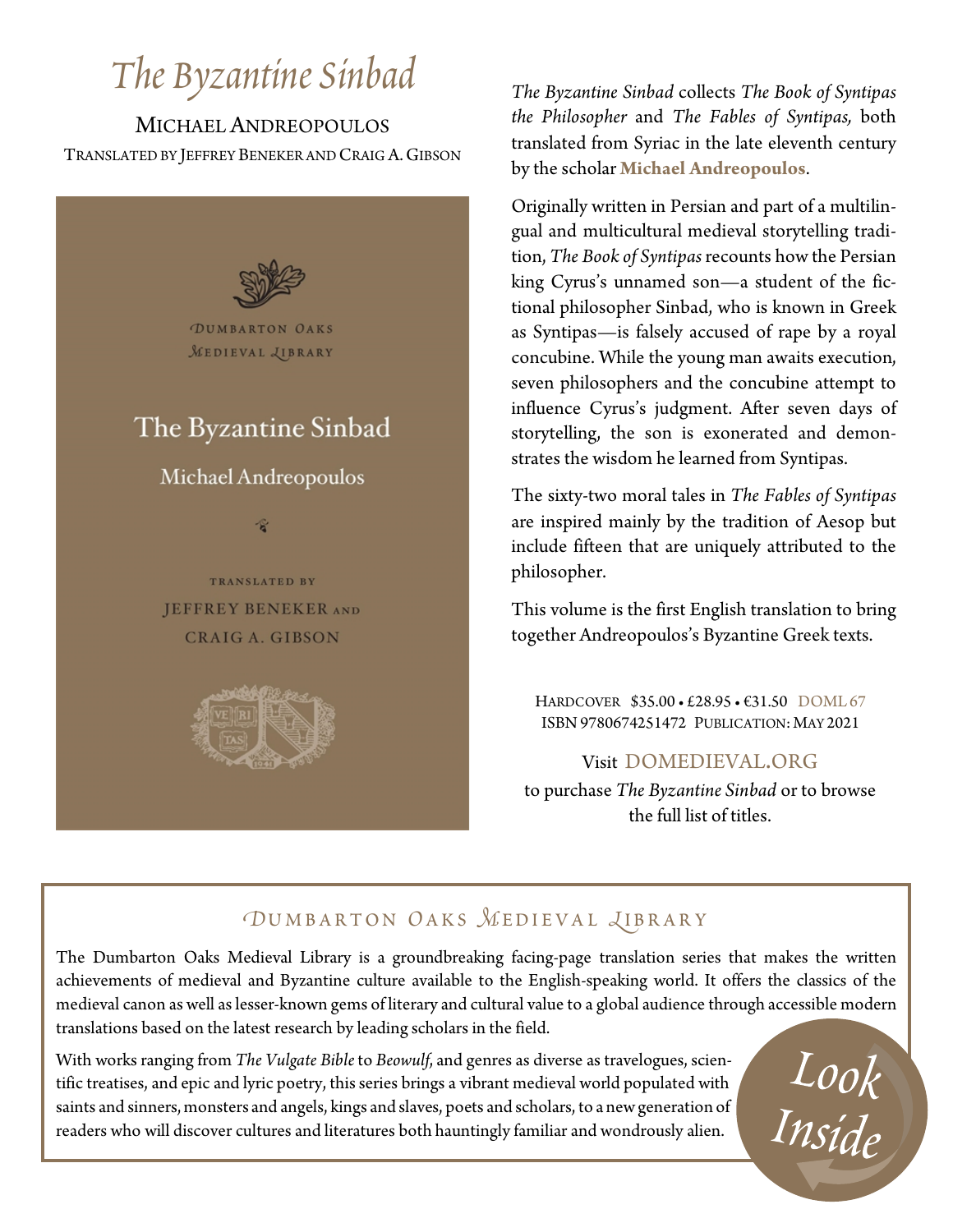



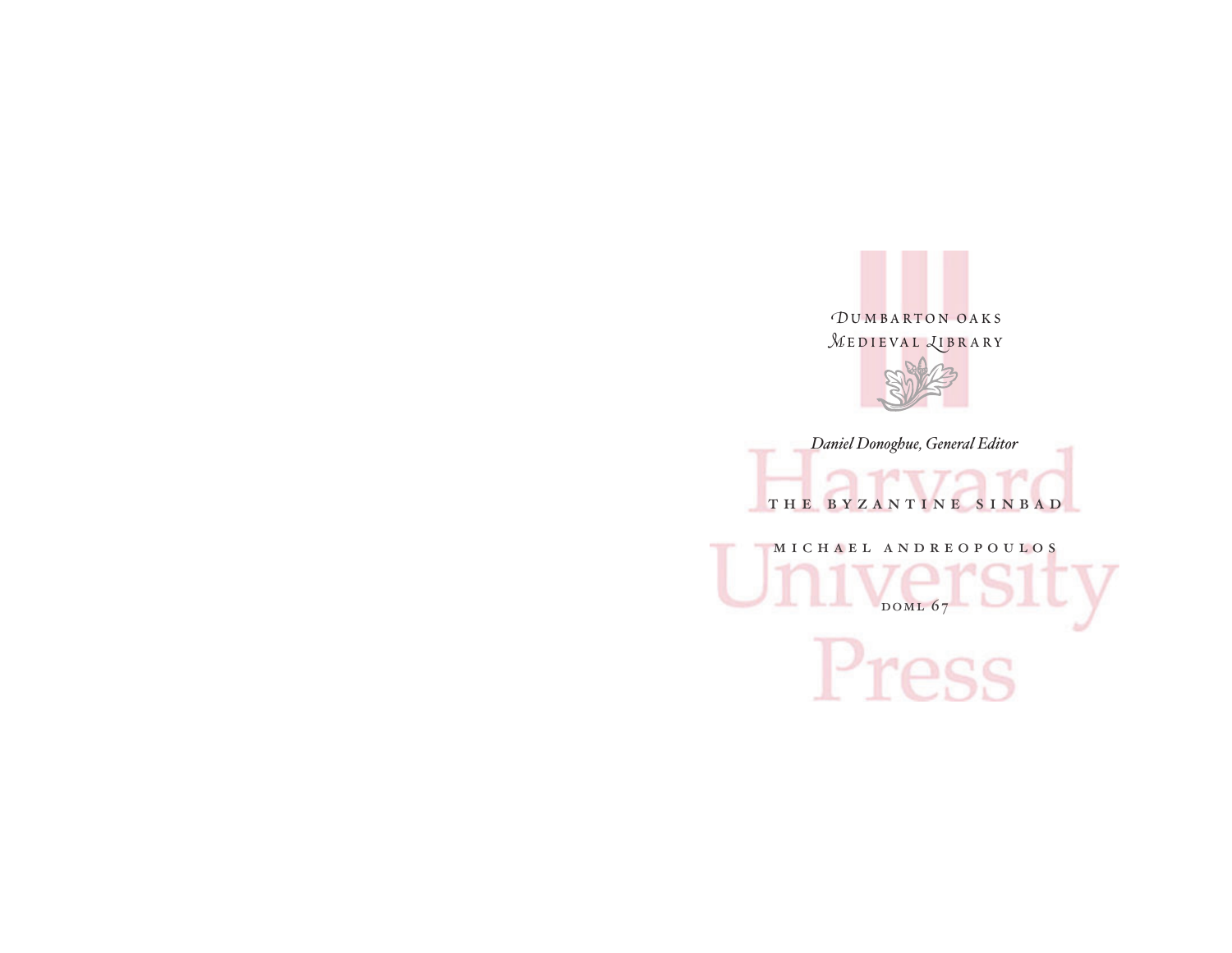#### dumbartonoaksmedievallibrary

Daniel Donoghue, General Editor Alexander Alexakis, Byzantine Greek Coeditor Richard Greenfield, Byzantine Greek Coeditor

Jan M. Ziolkowski, Founding Editor

*Byzantine Greek Editorial Board* Maximos Constas John Duffy Niels Gaul Anthony Kaldellis Derek Krueger Stratis Papaioannou Claudia Rapp

*Byzantine Greek Advisory Board* Albrecht Berger Wolfram Brandes Elizabeth Fisher Clive Foss John Haldon Robert Jordan Antony Littlewood Margaret Mullett Jan Olof Rosenqvist Jonathan Shepard Denis Sullivan

## The Byzantine Sinbad MICHAEL ANDREOPOULOS **SC** Translated by JEFFREY BENEKER and CRAIG A. GIBSON ó *D*umbarton oaks *M***EDIEVAL** *<u>LIBRARY</u>* HarvardUniversityPress CAMBRIDGE, MASSACHUSETTS LONDON, ENGLAND 2021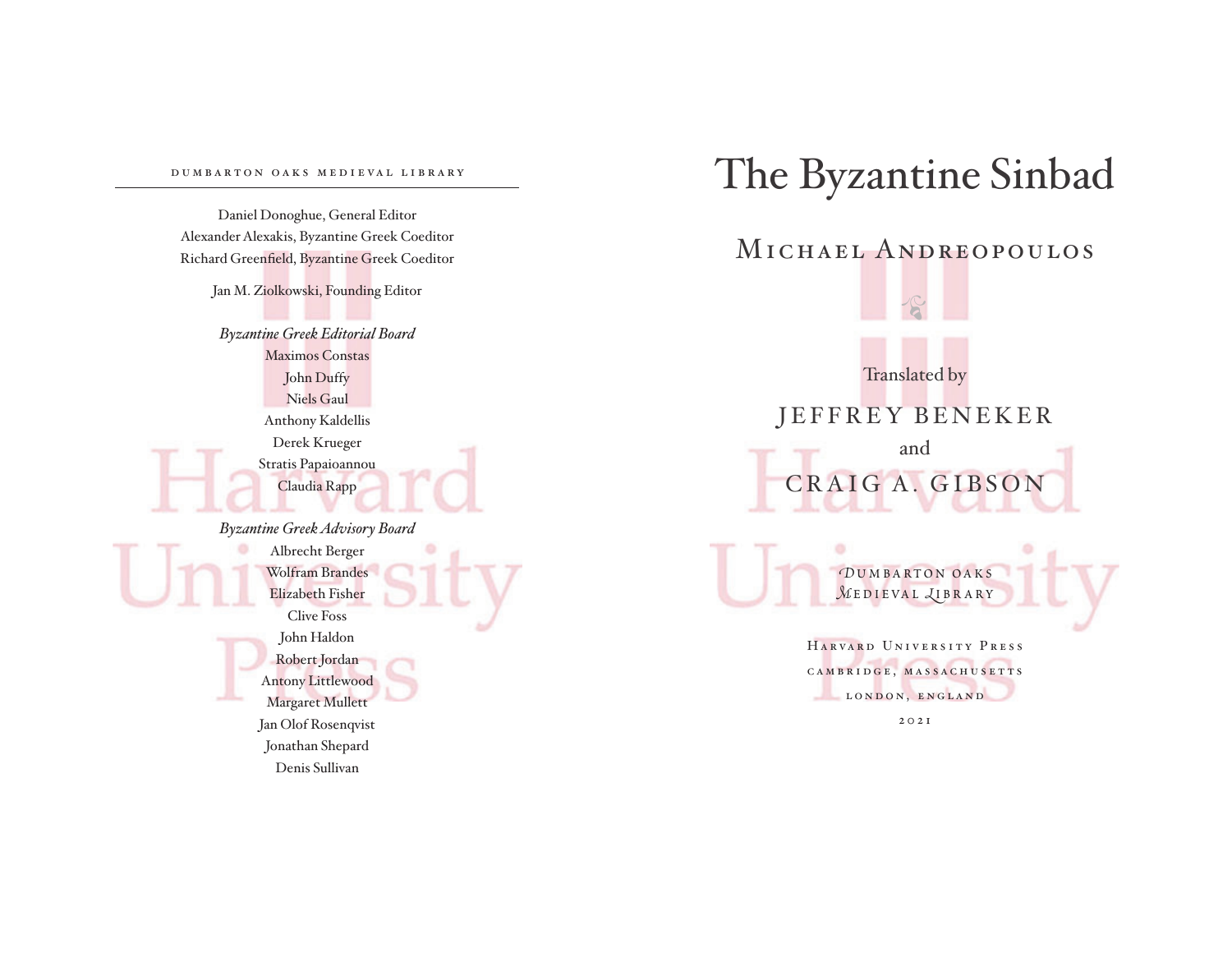Copyright © 2021 by the President and Fellows of Harvard College all rights reserved Printed in the United States of America

First Printing

*Library of Congress Cataloging- in- Publication Data* Names: Andreopōlos, Michaēl, active 11th century, translator. | Beneker, Jeffrey, translator. | Gibson, Craig A., 1968-translator. Title: The Byzantine Sinbad / Michael Andreopoulos; translated by Jeffrey Beneker and Craig A. Gibson. Other titles: Book of Sindbad. Greek. | Dumbarton Oaks medieval library ; 67. Description: Cambridge, Massachusetts : Harvard University Press, 2021. | Series: Dumbarton Oaks medieval library; DOML 67 | Includes bibliographical references and index. | Greek text with English translation following; introduction and notes in English. Identifiers: LCCN 2020036294 | ISBN 9780674251472 (cloth) Subjects: LCSH: Fables, Syriac—Translations into Greek. | Byzantine literature—Early works to 1800. Classification: LCC PN687.S6 B99 2021 | DDC 808.8/002—dc23 LC record available at https://lccn.loc.gov/2020036294



The Book of Syntipas the Philosopher 1

THE FABLES OF SYNTIPAS 201

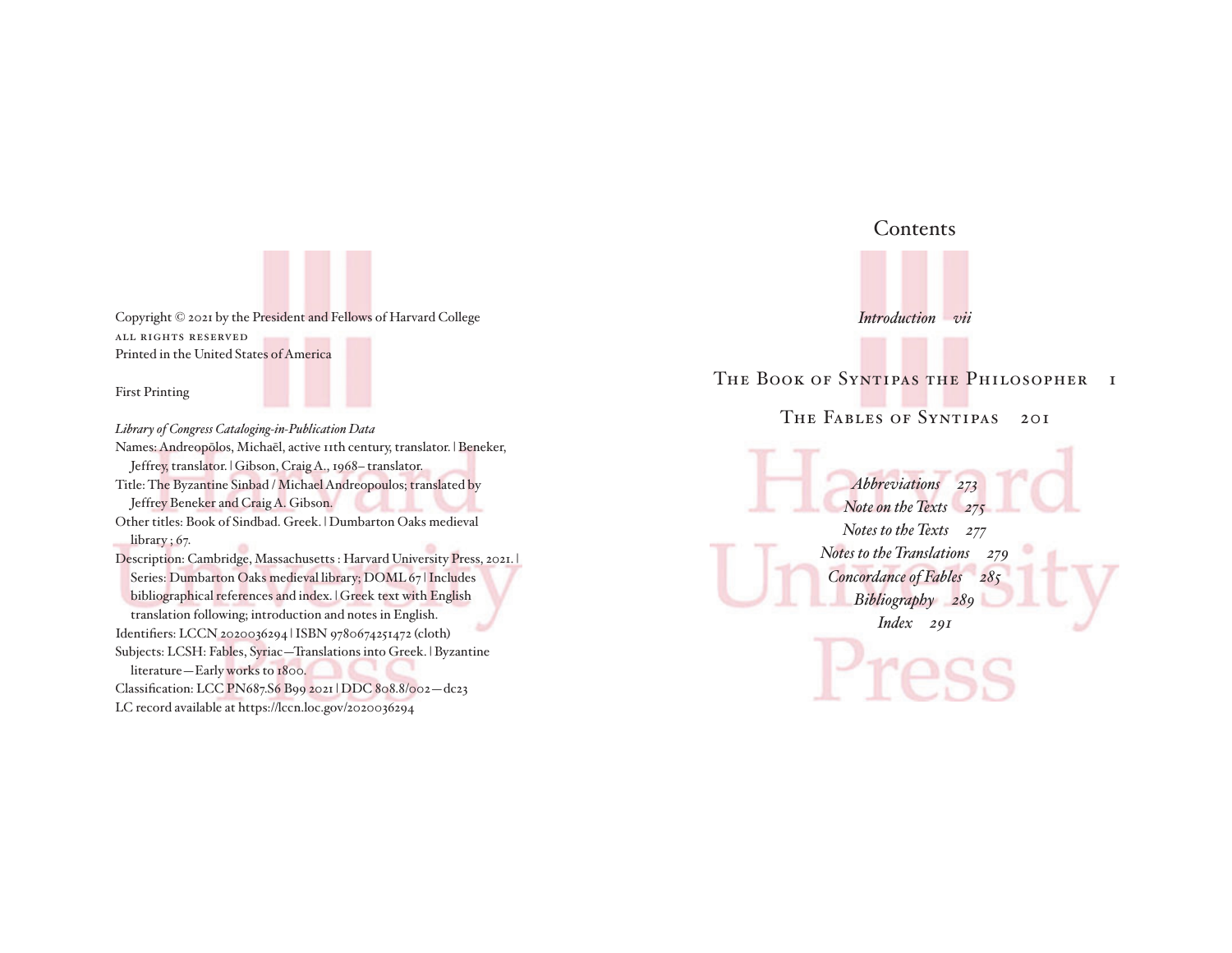# THE BOOK OF SYNTIPAS THE PHILOSOPHERHarvard University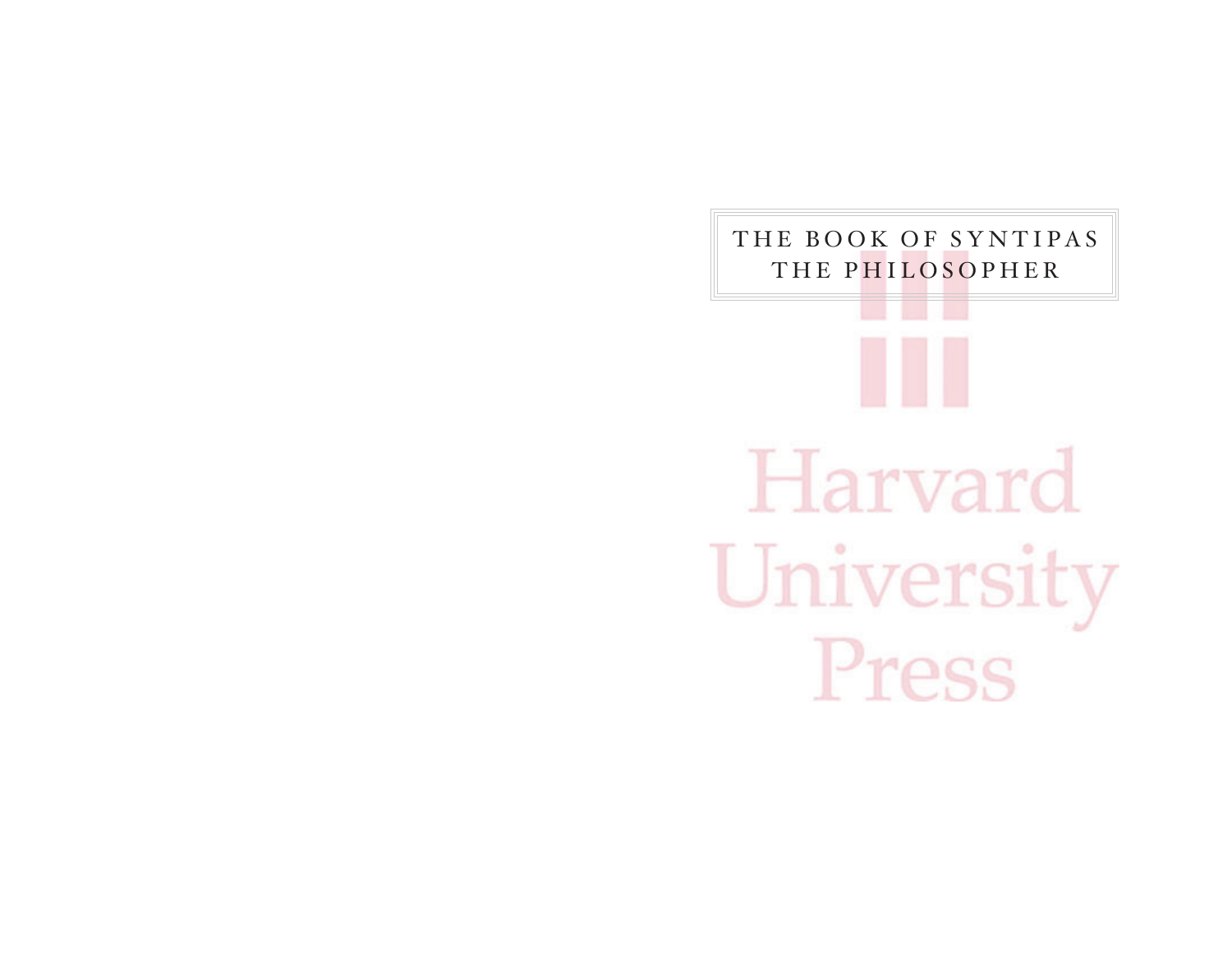Βίβλος Συντίπα τοῦ Φιλοσόφου

## ΈΠ άρχὴ τῆς βίβλου ἔνε οὕτως·

Τοῦ μυθογράφου Συντίπα κατὰ Σύρους, μᾶλλον δὲ Περσῶν τοὺς σοφοὺς λογογράφους, αὕτη πέφυκεν ἣν βλέπεις δέλτος, φίλε. Ἣν καὶ συρικοῖς τοῖς λόγοις γεγραμμένην εἰς τὴν παροῦσαν αὐτὸς ἑλλάδα φράσιν μετήγαγόν τε καὶ γέγραφα τὴν βίβλον, τῶν γραμματικῶν ἔσχατός γε τυγχάνων, Ἀνδρεόπωλος Μιχαήλ, Χριστοῦ λάτρις, ἔργον τεθεικὼς προστεταγμένον τόδε παρὰ Γαβριὴλ τοῦ μεγιστάνων κλέους, δουκὸς σεβαστοῦ πόλεως μελωνύμου, ὅς ἐστι Χριστοῦ θερμὸς ὄντως ἱκέτης. Ὃς καὶ διωρίσατο γραφῆναι τάδε, ὅτι γε μὴ πρόσεστι Ῥωμαίων βίβλοις. Ἡ συγγραφὴ γὰρ ἥδε τοὺς κακεργάτας διασύρει μάλιστα καὶ πρὸς τῷ τέλει πράξεις ἐπαινεῖ τὰς καλῶς εἰργασμένας.

Πρόλογος τοῦ πρωτοτύπου ἤτοι τοῦ ἀντιβολαίου, τῆς 2 Συρι κῆς βίβλου τῆς λεγομένης "Συντίπα τοῦ Φιλοσόφου," ἔχων αὐταῖς λέξεσιν οὕτως· "Διήγησις ἐμφιλόσοφος, συγγραφεῖσα παρ᾽ ἡμῶν περὶ τοῦ τῶν Περσῶν βασιλέως

#### THE BOOK OF SYNTIPAS THE PHILOSOPHER

### $\mathbf 1$  he book begins as follows:

This book which you see before you, my friend, is that of the fable writer Syntipas as told by the Syrians, or rather, as written down by the wise Persian authors. It was written in the Syrian language, and then I myself translated and wrote the book in the present Greek version, though I am the least of the grammarians. I, Michael Andreopoulos, a Christian, published this work as a commission from Gabriel, the glory of the nobility, the venerable governor of the city named for honey, who is truly a fervent suppliant of Christ, and who directed that this story be written because it did not exist among the Romans' books. For this book especially disparages evildoers, and, in its conclusion, praises deeds that have been nobly done.

Here is the prologue of the original, namely my exemplar, of 2the Syrian book entitled "The Book of Syntipas the Philosopher," which reads verbatim as follows: "A story imbued with learning, written by me, about Cyrus, king of the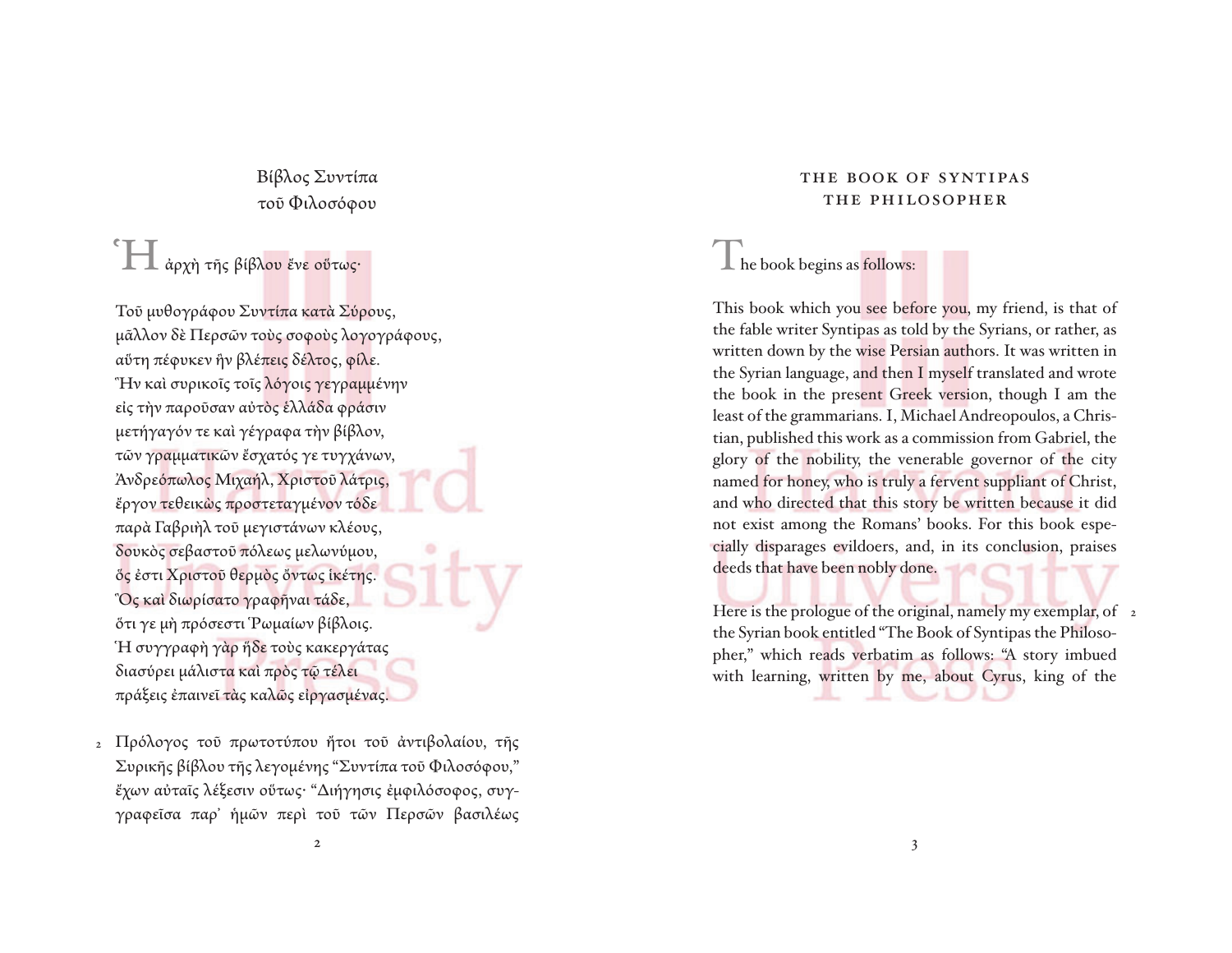Κύρου καὶ τοῦ γνησίου τούτου παιδὸς καὶ τοῦ αὐτοῦ διδασκάλου Συντίπα, ἔτι δὲ καὶ περὶ τῶν τοῦ βασιλέως ἑπτὰ φιλοσόφων καὶ τῆς μιᾶς αὐτοῦ τῶν ἄλλων πονηρᾶς καὶ ἀναιδοῦς γυναικὸς καὶ ἧς τῷ βασιλεῖ κατὰ τοῦ υἱοῦ προέθετο διαβολῆς καὶ σκαιωρίας οἷα τούτου μητρυιὰ τυγ χάνουσα. Ἥντινα διήγησιν προϊστόρησε Μοῦσος ὁ Πέρσης πρὸς τὴν τῶν ἐντυγχανόντων ώφέλειαν."

- Βασιλεύς τις ἦν Κῦρος ὀνόματι, ῷ καὶ ὑπῆρχον γυναῖκες ἑπτά. Ἦν δὲ ὁ τοιοῦτος ἄπαις καὶ τέκνων ἔρημος· ὅθεν καὶ παιδοποιίας ἐφιέμενος θερμότατα τὸ θεῖον ἐξελιπάρει τοῦ τῆς ἀτεκνίας λυθῆναι δεσμοῦ. Ἐπὶ πολὺ γοῦν περὶ τούτου δεόμενος ἔτυχεν τῆς ἐφέσεως, καὶ τούτῳ υἱὸς γεννᾶται· ὃς καὶ ἀνατρεφόμενος ηὔξανέ τε καλῶς καὶ ὡς δένδρον εὐθαλὲς ἐπεδίδου τῇ ἡλικίᾳ. Τοῦτον τοίνυν τῆς πρώτης ἤδη ἥβης τοῦ τέλους ἁψάμενον διδασκαλείῳ παραδέδωκεν ὁ πατὴρ πρὸς τὸ τοῖς σοφιστικοῖς ἐκπαιδεύεσθαι μαθήμασι. Τριετῆ δὲ διατρίψας ἐν τούτοις χρόνον οὐδὲν τούτων ὅλως ἐκαρπώσατο. Εἶτα διαπορούμενος ἐπὶ τούτῳ ὁ βασιλεὺς ἔλεγεν ὡς· "Εἰ ἐπὶ μακρούς, τὸ τοῦ λόγου, ἐνιαυτοὺς παρὰ τῷδε τῷ διδασκάλῳ ὁ παῖς μου προσμείνοιεν, οὐδὲν τὸ παράπαν ἐξ αὐτοῦ μαθήσεται· ἀλλ᾿ ἐκδώσω αὐτὸν Συντίπᾳ τῷ φιλοσόφῳ, ὅτιπερ ἀκήκοα ὡς μάλα σοφιστικὸς ὁ ἀνὴρ καὶ τῶν ἄλλων ἁπάντων τοῖς λόγοις ὑπερτερῶν." 3
- Καὶ ταῦτα εἰπὼν εὐθὺς τὸν Συντίπα μετεκαλέσατο καί φησι πρὸς αὐτόν· "Πῶς δοκεῖ σοι καὶ μέχρι πόσου τὸν ἐμὸν παῖδα ἐκπαιδεῦσαι, φιλόσοφε;" Ὁ δὲ ἔφη τῷ βασιλεῖ ὡς· "Τὸν παῖδά σου ἑτοίμως ἔχω ἐπὶ μῆνας ἓξ καὶ μὴ περαιτέρω τὸ σύνολον ἐκδιδάξαι καὶ ἐκπαιδεῦσαι καὶ 4

 Persians, about his legitimate son, and about his son's teacher, Syntipas; and furthermore about the king's seven philosophers and about one of his several wives, who was wicked and shameless, and about the sorts of slander and intrigue that she used on the king against his son, because she was his stepmother. Mousos the Persian first wrote this story for the benefit of his readers."

There was once a king called Cyrus who had seven wives, 3 but he was childless and bereft of offspring. And so, because he longed to have children, he fervently entreated God to be released from the bond of childlessness. Now when he had prayed for this for a long time, he obtained his desire, and a son was born to him. As the boy grew up, he became very strong and increased in height like a thriving tree. Accordingly, when he had just reached the end of his adolescence, his father sent him to a school to be educated in lessons about wisdom. Although he spent three years in his studies, the boy did not profit from them at all. Then the king, who did not know what to do about this, said, "Even if my child should remain with that teacher for many long years, as the saying goes, he will learn nothing at all from him. Instead, I will entrust him to Syntipas the philosopher, because I've heard that he is a very wise man and surpasses all others in his learning."

When he had said this, he immediately summoned Syn- 4 tipas and said to him, "What do you think is the best way to educate my son, philosopher, and how long will it take?" And Syntipas answered the king, "I am ready to instruct your son in everything for six months and not a day longer,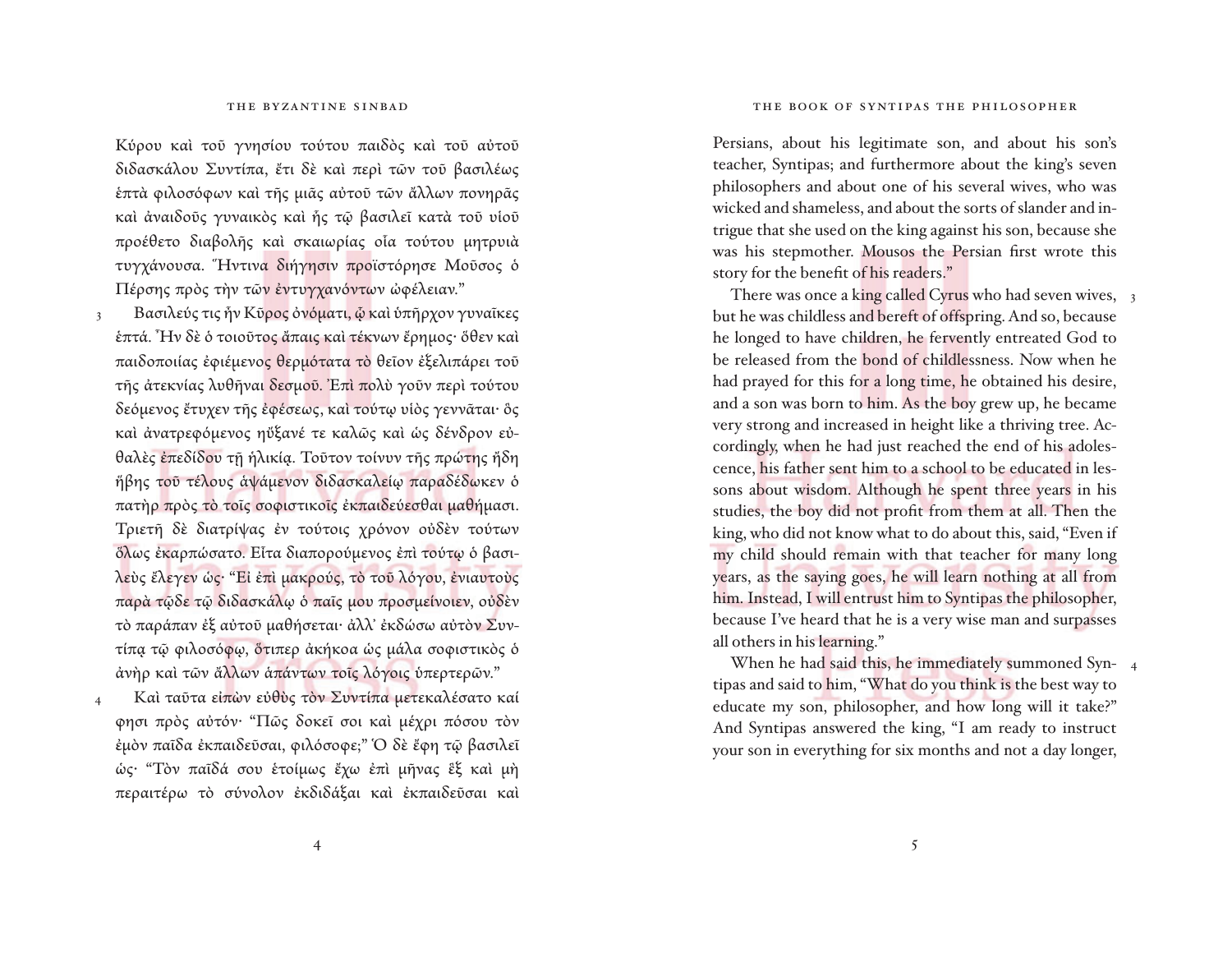#### THE BYZANTINE SINBAD

τοσαύτης ἐμπλῆσαι φιλοσοφίας ὡς μή τινα ἕτερον εὑρίσκεσθαι τοῦ σοῦ υἱοῦ φιλοσοφώτερον. Εἰ δὲ μὴ οὕτως ἔχοντα τοῦτον ἐντὸς τῆς διορίας παραστήσω σοι, ἀπολέσθω μου τὸ ζῆν, ὦ βασιλεῦ, καὶ ἡ πᾶσά μου ὕπαρξις τῷ σῷ κράτει προσγενέσθω· ἄτοπον γὰρ τηλικαύτην εὐθαλῆ ἐπαρχίαν καὶ τοιοῦτον βασιλέα πλουτοῦσαν, πάσης συνέσεως καὶ ἀγχινοίας ἀνάπλεων, μὴ φιλόσοφον ἄνδρα κεκτῆσθαι καὶ αὐτὴν δὲ τὴν ἰατρῶν τέχνην ἄκρως ἐξησκημένον· εἰ γὰρ μὴ τοιοῦτος ἀνὴρ ἐν ἐπαρχίᾳ τοιαύτῃ ἐπιχωριάζοι, οὐ χρή τινα τὸ παράπαν ἐνδιατρίβειν αὐτῇ· μεμύημαι γὰρ ὡς οἱ βασιλεῖς οὐδὲν τοῦ καυστικοῦ πυρὸς τῷ θυμῷ διαφέρουσι καὶ δεῖ τούτοις καὶ φιλοσόφους ἄνδρας προσομιλεῖν, ἵνα μὴ τῷ ζέοντι τῆς ὀργῆς παρὰ τὸ δέον τινὰ τῶν ὑπηκόων ἀναλίσκωσιν. Εἰ τοίνυν, ὦ βασιλεῦ, καθάπερ σοι ἐπαγγέλλομαι τέλειον ἐν φιλοσόφοις τὸν υἱόν σου ἀποκαταστήσω σοι, χρὴ καὶ τὴν σὴν βασιλείαν, εἴ τι δὴ καὶ παρ᾽ αὐτῆς ἐπιζητήσω, φιλοτίμως μοι παρασχεῖν." Ὁ δὲ βασιλεὺς τῷ φιλοσόφῳ ἔφη· "Τί ἂν εἴη τὸ ἐπιζητούμενον; Λέγε μοι, καὶ εἴπερ μοι πρόσεστιν εὐθέως σοι τοῦτο καθυπόσχωμαι· εἰ δὲ τῶν ἀδυνάτων μοι ἔσται, οὐκ ὀφειλέτης σοι περὶ πράγματος ἀνυπάρκτου γενήσομαι." Ὁ δὲ Συντίπας εὐήκοον καὶ καταπειθῆ τῷ ἑαυτοῦ λόγῳ ὡς ἐν παραδείγματι τὸν βασιλέα καθιστῶν, " Ὦ βασιλεῦ," ἔφη, "ὅπερ σοὶ παρά τινος οὐ χαίρῃ προσγενέσθαι, μηδὲ σὺ ἑτέρῳ τοῦτο πεποιηκέναι θελήσῃς." Αὖθις δὲ ὁ βασιλεὺς τῷ τοιούτῳ λόγῳ λοιπὸν συγκατανεύων καὶ χρησταῖς ταῖς ἐλπίσι τὸν φιλόσοφον ἐπερείδων, "Πᾶν εἴ τι," φησίν, "αἰτήσει παρ᾽ ἐμοῦ, ἑτοίμως καί σοι δοθήσεται."

#### THE BOOK OF SYNTIPAS THE PHILOSOPHER

to train him, and to fill him with so much learning that no one else will be found to be more learned than your son. If I do not present him to you in this state within the specified time, my king, let me be deprived of my life, and let all my property be forfeited to your majesty. For it would be strange for so great and thriving a kingdom, one that is endowed with such a king who is filled with all intelligence and cle verness, not to possess a philosopher who is also perfectly practiced in the physicians' art. For unless such a man dwells in such a kingdom, no one at all should live there. For I have learned that kings in their rage are no different from burning fire and that philosophers must converse with them so that, when boiling over with anger, they do not wrongly destroy one of their subjects. And so, my king, if I return your son to you perfect among philosophers, as I promise you, then your majesty must generously provide me with anything I request." Then the king replied to the philosopher, "What would you ask for? Tell me, and if I possess it, I will promise it to you immediately. But if it is something impossible for me, I will not become indebted to you for something that I do not have." Syntipas, in order to make the king agreeable and obedient to his word, said by way of an illustration, "My king, do not wish to treat someone else in a way that you would not like to be treated by him." The king, in turn, ultimately agreed with this argument and, encouraging the philosopher with good hopes, said, "Whatever you ask of me, I will readily grant you." And with these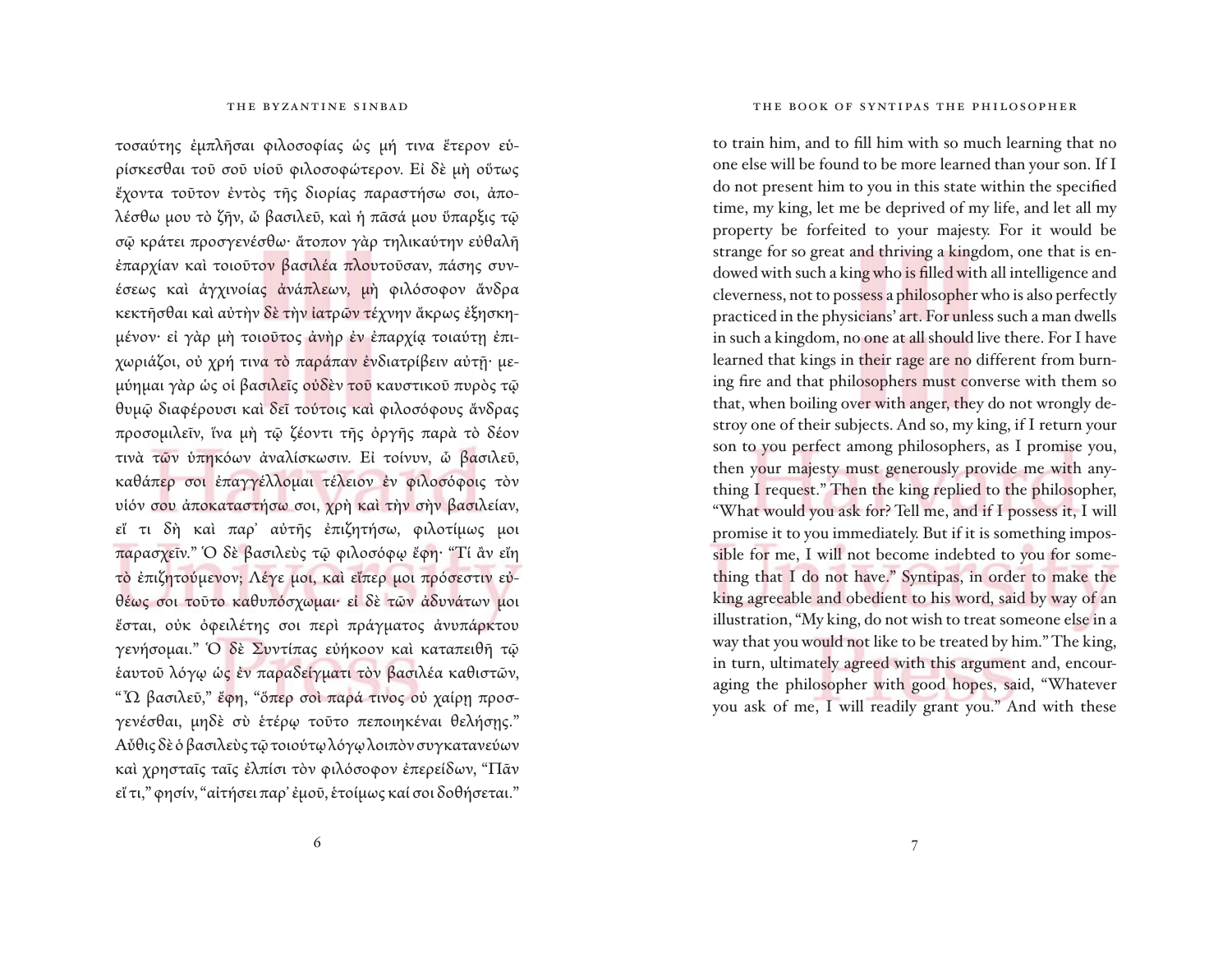Καὶ τούτων οὕτως παρ᾽ ἀμφοτέρων πρὸς ἀλλήλους λεχθέντων, συμβόλαιον ὁ φιλόσοφος τῷ Κύρῳ ἐξέθετο, ἐν ᾧ δὴ καὶ ἀνατέτακτο ὡς μετὰ μῆνας ἓξ καὶ ὥρας δύο εἰς τέλος δεδιδαγμένος ὁ παῖς τῷ βασιλεῖ παρ᾽ αὐτοῦ ἀποδοθήσεται· εἰ δὲ πλέον τοῦ ἐμπροθέσμου τούτου καιροῦ τὰ τῆς συνθήκης παραταθήσεται, κεφαλικῇ ἐκτομῇ τὸν Συντίπαν ὑποβληθῆναι.

- Ἐπὶ τούτοις τοιγαροῦν ὁ βασιλεὺς τὸν ἑαυτοῦ υἱὸν εἰς χεῖρας τοῦ φιλοσόφου παρακατέθετο. Παραλαβὼν δὲ ὁ Συντίπας τὸν υἱὸν τοῦ βασιλέως ἐκ τῶν χειρῶν αὐτοῦ ἐπὶ τὴν ἑαυτοῦ οἰκίαν ἀπήγαγεν. Εἶτα ἐν πρώτοις οἰκίσκον εὐρυχωρότατον νεωστὶ αὐτῷ ἐδείματο, καὶ τοῦτον ἔσωθεν εὐκόσμως περιχρίσας καὶ λευκότητι καταλαμπρύνας πᾶν εἴ τι τὸν νέον ἐκδιδάξαι ἔμελλεν ἐν τοῖς τοῦ οἰκίσκου τοίχοις εὐθὺς ἀνιστόρησε. Μετὰ δὲ ταῦτα, φησὶ πρὸς αὐτόν· "Πᾶσά σου ἡ διαγωγὴ καὶ ἡ δίαιτα, ὦ νεανία, ἐν τούτῳ ἔστω τῷ οἰκήματι, ἄχρις ἂν καλῶς ἐκμάθῃς ὅσαπερ έν τοῖς αὐτοῦ τοίχοις παρ' ἐμοῦ ἀνιστόρηται." Εκτοτε γοῦν ὁ φιλόσοφος τῷ παιδὶ παρεκάθητο, κἀκεῖσε αὐτῷ διόλου συνδιαιτώμενος ἐξεδίδασκεν αὐτὸν τὰ ἱστορηθέντα (ἥ τε βρῶσις αὐτῶν καὶ πόσις παρὰ τοῦ βασιλέως ἐστέλλετο), καὶ τούτου μεγάλως ἐπιμελησάμενος μέχρι τῆς τῶν ἓξ μηνῶν (καὶ μόνων) συμπληρώσεως τὰ τῆς διδασκαλίας ἀπήρτισεν, ὡς μηδεμίαν ὥραν περαιτέρω ταύτης τῆς διορίας τὸ πέρας αὐτῶν παρατεῖναι. Καὶ δὴ μεμάθηκεν ὁ παῖς ἅπερ οὐδεὶς ἕτερος μυηθῆναι δύναται. 5
- Πρὸ γοῦν μιᾶς ἡμέρας τοῦ ἐμπροθέσμου καιροῦ ἐμηνύθη τῷ φιλοσόφῳ παρὰ τοῦ βασιλέως λέγοντος· "Τί 6

words exchanged by both parties, the philosopher set before Cyrus a contract in which it was stipulated that the boy, having been completely educated, would be returned by Syntipas to the king after six months and two hours; but if what he contracted to do was prolonged beyond this prescribed time, Syntipas would be subject to beheading.

And so, on these terms the king placed his son in the 5 hands of the philosopher, and Syntipas received the king's son from his father's hands and led him off to his own house. First of all, he constructed a new, very spacious room for him, and when he had beautifully painted the interior and made it a brilliant white, he immediately sketched on the walls of the room everything that he intended to teach the young man. After this, Syntipas said to him, "You must spend all your time and life in this room, my young man, until you have thoroughly learned everything I have sketched on its walls." And then the philosopher sat down with the boy, and by spending all his time with him there, he taught him what he had written. (Their food and drink were sent in by the king.) After thus devoting a great deal of attention to the boy until the six months (and no more) had passed, he completed his instruction in such a way that he did not prolong its conclusion a single hour beyond the deadline. And indeed, the boy had learned what no one else was able to learn.

Now on the day before the appointed time, the king sent 6 a message to the philosopher, asking, "What is the result of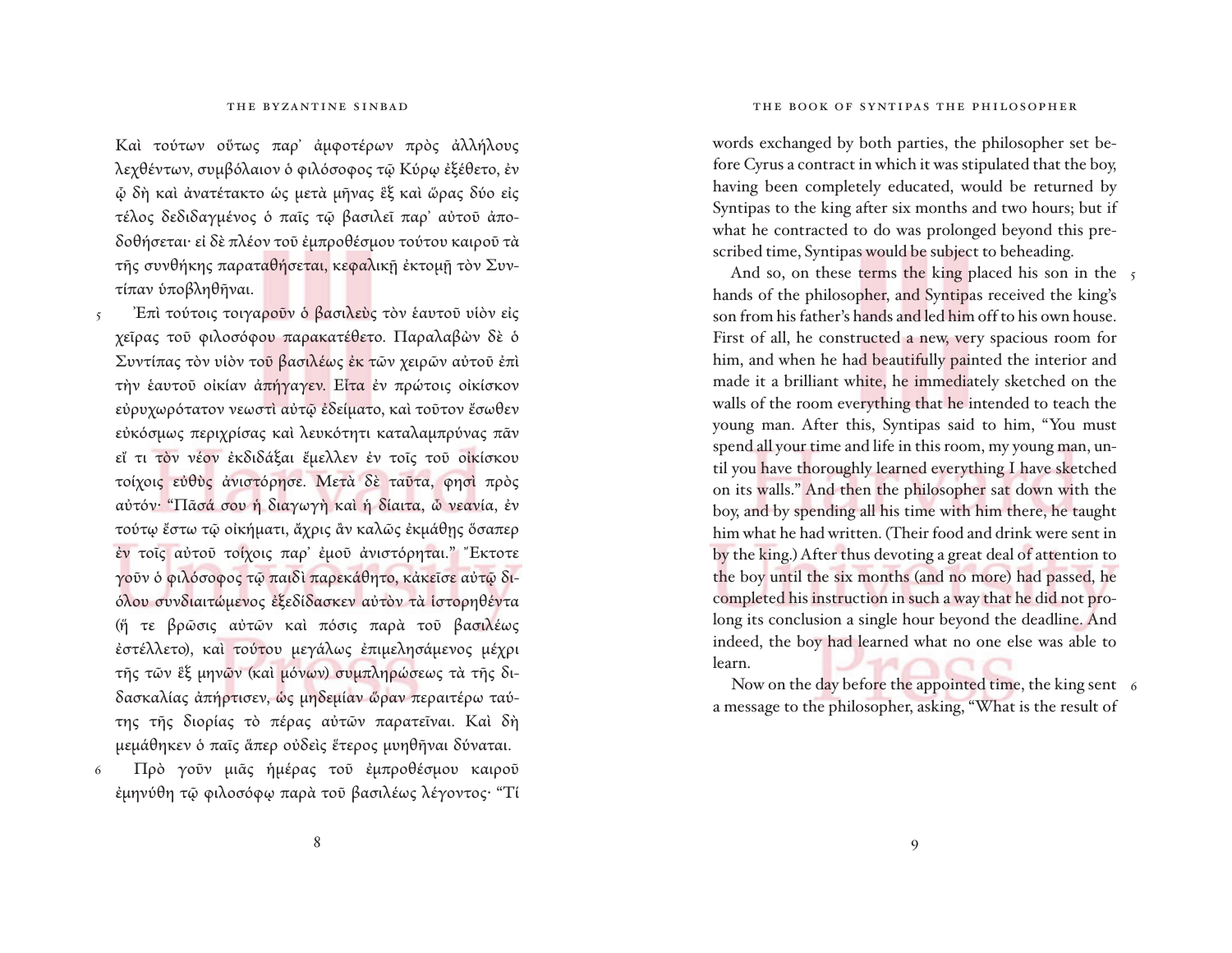#### THE BYZANTINE SINBAD

ἄρα τῶν ὑποσχεθέντων παρά σοί ἐστιν;" Ὁ δὲ ἀντιμηνύει τῷ βασιλεῖ ὡς· "Εἴ τί σοι ποθητὸν καὶ θυμῆρες καθέστηκεν, ὦ κράτιστε βασιλεῦ· αὔριον γὰρ τὸν παῖδα ἐνέγκω σοι ὥρᾳ τῆς ἡμέρας δευτέρᾳ καὶ ὄψει αὐτὸν ὡς ἐθέλει καὶ ἱμείρεται τὸ κράτος σου." Ὁ δὲ βασιλεὺς ἐπὶ τῇ ἀγγελίᾳ εΰθυμος λίαν και περιχαρής και εΰελπις γίνεται. Λέγει οὖν πρὸς τὸν νέον ὁ φιλόσοφος· " Ἔδοξέ μοι ταύτῃ τῇ νυκτὶ συζήτησιν ποιῆσαι τῆς ἀποκειμένης τῇ γενέσει σου τύχης καὶ περὶ ταύτης ἀκριβῶς ἀστρολογῆσαι, ὡς ἂν εἰ ἔστιν σοι συμφέρον, οὕτως τῷ πατρί σου παρ᾽ ἐμοῦ προσαχθήσῃ αὔριον." Τὴν οὖν τοιαύτην ἀστρολογικὴν συζήτησιν ὁ φιλόσοφος ποιησάμενος ἔγνω ἐσύστερον ὅτι οὐκ ἔστιν συμφέρον προσαχθῆναι τῷ βασιλεῖ τὸν υἱὸν αὐτοῦ, εἰ μὴ ἄλλαι ἑπτὰ ἡμέραι μετὰ τὸν ὁρισθέντα παρ᾽ αὐτοῦ τοῦ φιλοσόφου καιρὸν τῷ παιδὶ ἀναλωθῶσιν· εἰ γὰρ μὴ κἀκεῖναι παρέλθωσι, κίνδυνος περὶ τὸ ζῆν τῷ παιδίῳ προσγενήσεται.

 Ταῦτα γοῦν τῇ νυκτὶ μετὰ τὴν ἀστρολογικὴν συζήτησιν ὁ φιλόσοφος κατανοήσας συνεχύθη τῇ λύπῃ. Ἰδὼν δὲ αὐτὸν ὁ τοῦ βασιλέως υἱὸς οὕτω δεινῶς ἀθυμοῦντα ἐπηρώτα λέγων· " Ἵνα τί οὕτω στυγνὸς καὶ κατηφής, ὦ διδάσκαλε, κατέστης;" Ὁ δὲ Συντίπας τὴν αἰτίαν δεδήλωκε τῷ παιδί. Καί φησιν ὁ παῖς πρὸς αὐτόν· "Εἰ ἄρα σοι ἀρεστόν ἐστι καὶ προστάττεις μοι, οὐδὲ παρ᾽ ὅλον ἕτερον μῆνα τῷ βασιλεῖ ὁπωσοῦν προσφθέγξομαι, ἀλλ᾿ ἐφ᾿ ὅσον βούλῃ καιρὸν σιωπῶν ἔσομαι." Ὁ δὲ φιλόσοφος πρὸς αὐτόν, "Ἀλλὰ τῷ πατρί σου," ἔφη, "συνθήκας ἐποιησάμην, ἃς ἀδύνατόν ἐστι παραβῆναί με τὸ σύνολον· συνεθέμην γὰρ

7

#### THE BOOK OF SYNTIPAS THE PHILOSOPHER

your promises?" And Syntipas sent this message in reply to the king: "The very thing that you were longing for and that would please you, most powerful king. For tomorrow at the second hour of the day I shall bring your child to you, and you will see him as your majesty wishes and desires." When he received this reply, the king became very cheerful, exceedingly happy, and full of hope. Then the philosopher said to the young man, "I have decided that tonight I will inquire about the fortune that lies in store for you based on your horoscope. I will consult the stars carefully about this, so that I may deliver you to your father tomorrow, if it is advantageous for you." But then, when the philosopher made his astrological consultation, he learned that it was not advantageous for the son to be delivered to the king, unless the boy spent another seven days beyond the time that had been fixed by the philosopher himself. For if those days did not also pass, the boy's life would be in danger.

Now on that same night, after his astrological consultation, the philosopher realized his situation and was overcome by sorrow. When the king's son observed how terribly despondent Syntipas was, he asked him, "Why are you so gloomy and downcast, my teacher?" Syntipas revealed the reason to the boy, who replied to him, "If you like and you tell me to, I will not speak to the king at all for another whole month, but will keep silent for however long you wish." And the philosopher replied to him, "But I have made a contract with your father, which is absolutely impossible